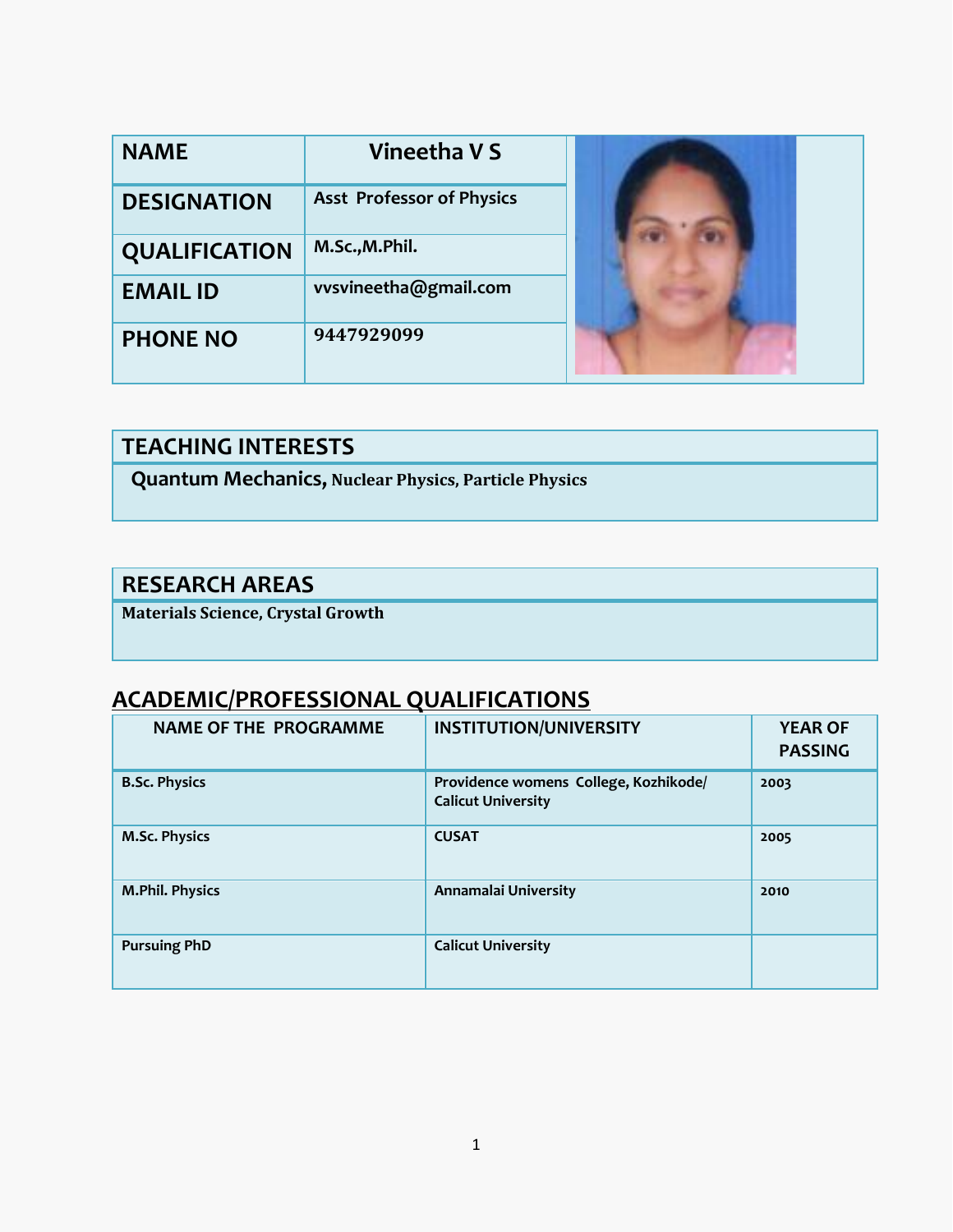# **CAREER HISTORY/TEACHING EXPERIENCE**

| <b>DESIGNATION</b>               | <b>INSTITUTION/UNIVERSITY</b>                            | <b>YEAR OF</b><br><b>SERVICE</b> |
|----------------------------------|----------------------------------------------------------|----------------------------------|
| <b>Lecturer in Physics</b>       | <b>KERALA GOVT POLYTECHNIC COLLEGE</b>                   | 2011-2014                        |
| <b>ASST PROFESSOR in PHYSICS</b> | <b>GOVT ARTS AND SCIENCE COLLEGE</b><br><b>KOZHIKODE</b> | 2014-2017                        |
| <b>Asst Professor in Physics</b> | Govt. College, Kodenchery                                | 2017 - TILL DATE                 |

## **Details of Conference Paper Presented**

| SL.NO. | <b>TITLE</b>                                                                                 | <b>NAME OF CONFERENCE</b>                                                                  | <b>VENUE,</b><br><b>MONTH</b><br><b>YEAR</b>   |
|--------|----------------------------------------------------------------------------------------------|--------------------------------------------------------------------------------------------|------------------------------------------------|
| 1.     | <b>Growth and Characterisation</b><br>of Zinc Glutarate Crystals                             | International Conference on<br><b>Physics of Materials and</b><br>Nanotechnology ICPN 2019 | <b>Mangalore University,</b><br>September 2019 |
| 2.     | Synthesis, Optical, Dielectric<br>and Thermal Property Studies<br>of Lead Mandelate Crystals | <b>Condensed Matter Physics and</b><br><b>Applications CMPA 2021</b>                       | <b>Manipal University,</b><br>September 2021   |

### **ORIENTATION/REFRESHER COURSES ATTENDED**

| <b>SL.NO</b>            | <b>NAME OF THE PROGRAMME</b>                                                                              | <b>NAME OF THE ORGANISER</b>                                               | <b>MONTH/</b><br><b>YEAR</b> |
|-------------------------|-----------------------------------------------------------------------------------------------------------|----------------------------------------------------------------------------|------------------------------|
|                         | <b>Refresher Course in Gender Studies</b>                                                                 | Academic Staff College, Calicut<br><b>University</b>                       | November 2019                |
| $\overline{2}$          | <b>Orientation Course</b>                                                                                 | Academic Staff College, Calicut<br><b>University</b>                       | August 2014                  |
| $\overline{\mathbf{3}}$ | <b>Faculty Development Programme on</b><br><b>Managing Online Classes and Co</b><br><b>Creating MOOCs</b> | Teaching Learning Centre, Ramanujan<br><b>College, University of Delhi</b> | August 2020                  |
| 4                       | Faculty Development Programme on<br><b>Online education in Higher Education</b>                           | The Kerala State Higher Education<br>Council                               | <b>July 2020</b>             |
| 5                       | <b>Refresher Course in NanoScience</b>                                                                    | Academic Staff College, Kannur<br><b>University</b>                        | <b>March 2017</b>            |